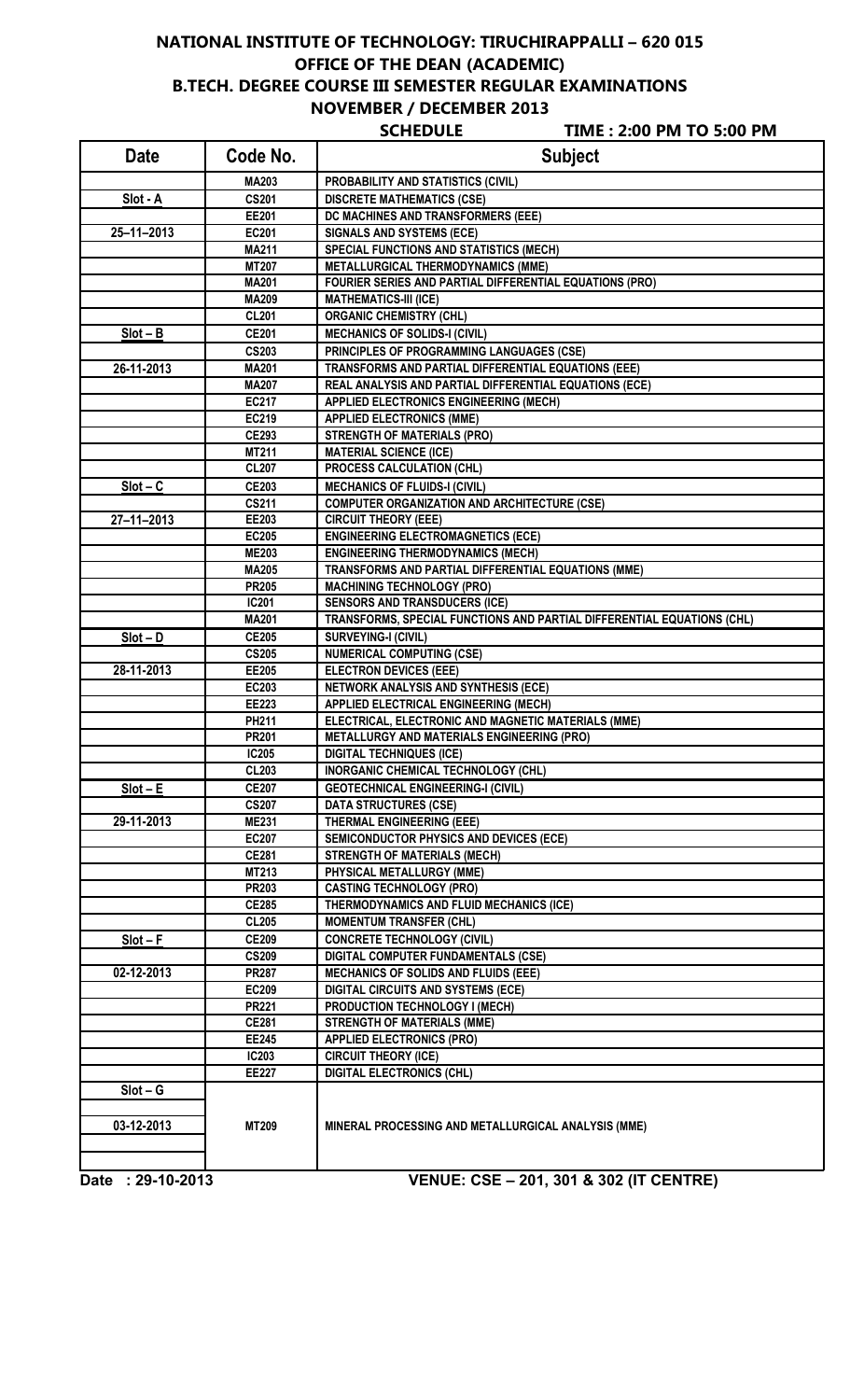# **NATIONAL INSTITUTE OF TECHNOLOGY: TIRUCHIRAPPALLI – 620 015 OFFICE OF THE DEAN (ACADEMIC)**

**B.TECH. DEGREE COURSE V SEMESTER REGULAR EXAMINATIONS – NOVEMBER 2013**

 $5:00$ 

**TIME : 2:00 PM TO** 

| <b>Date</b>      | Code No.              | <b>Subject</b>                                                                    |
|------------------|-----------------------|-----------------------------------------------------------------------------------|
| $Slot - A$       | CE301                 | ENVIRONMENTAL ENGINEERING-II (CIVIL)                                              |
|                  | MA304                 | PRINCIPLES OF OPERATIONS RESEARCH (CSE)                                           |
| $18 - 11 - 2013$ | EE305                 | <b>LINEAR INTEGRATED CIRCUITS (EEE)</b>                                           |
|                  | EC301                 | STATISTICAL THEORY OF COMMUNICATION (ECE)                                         |
|                  | <b>ME303</b>          | <b>HEAT AND MASS TRANSFER (MECH)</b>                                              |
|                  | MT305                 | POLYMERS AND COMPOSITES (MME)                                                     |
|                  | MA303                 | <b>APPLIED STATISTICS (PRO)</b>                                                   |
|                  | IC301                 | <b>INDUSTRIAL INSTRUMENTATION-II (ICE)</b>                                        |
|                  | <b>CL301</b>          | <b>CHEMICAL REACTION ENGINEERING (CHL)</b>                                        |
| $Slot - B$       | CE303                 | STRUCTURAL ANALYSIS-I (CIVIL)                                                     |
|                  | <b>CS309</b>          | <b>COMBINATORICS AND GRAPH THEORY (CSE)</b>                                       |
| 19-11-2013       | EE301                 | <b>POWER SYSTEM ANALYSIS (EEE)</b>                                                |
|                  | EC307                 | <b>ANTENNAS AND PROPAGATION (ECE)</b>                                             |
|                  | <b>ME307</b>          | ANALYSIS AND DESIGN OF M/C COMPONENTS (MECH)                                      |
|                  | MT307                 | <b>MATERIALS JOINING TECHNOLOGY (MME)</b>                                         |
|                  | PR301                 | <b>DYNAMICS OF MACHINES (PRO)</b>                                                 |
|                  | EC317                 | PRINCIPLES OF COMMUNICATION SYSTEM (ICE)                                          |
|                  | <b>CL311</b>          | <b>BIOCHEMICAL ENGINEERING (CHL)</b>                                              |
| $Slot - C$       | <b>CE309</b>          | <b>HYDRAULIC MACHINERY (CIVIL)</b>                                                |
|                  | <b>CS303</b>          | <b>COMPUTER NETWORKS (CSE)</b>                                                    |
| $20 - 11 - 2013$ | EE307                 | HIGH VOLTAGE ENGINEERING (EEE)                                                    |
|                  | EC311                 | <b>ADVANCED MICROPROCESSORS (ECE)</b>                                             |
|                  | <b>MA301</b>          | <b>NUMERICAL METHODS (MECH)</b>                                                   |
|                  | MT309                 | <b>MECHANICAL BEHAVIOUR OF MATERIALS (MME)</b>                                    |
|                  | <b>PR303</b>          | <b>DESIGN OF MACHINE ELEMENTS (PRO)</b>                                           |
|                  | IC307                 | <b>DIGITAL SIGNAL PROCESSING (ICE)</b>                                            |
|                  | <b>CL309</b>          | <b>HEAT TRANSFER (CHL)</b>                                                        |
| $Slot - D$       | <b>CE307</b>          | <b>STEEL STRUCTURES - I (CIVIL)</b>                                               |
|                  | <b>CS305</b>          | <b>MICROPROCESSOR SYSTEMS (CSE)</b>                                               |
| 21-11-2013       | EE303                 | <b>CONTROL SYSTEMS (EEE)</b>                                                      |
|                  | EC309<br><b>ME305</b> | <b>ANALOG INTEGRATED CIRCUITS (ECE)</b><br><b>MECHANICS OF MACHINES II (MECH)</b> |
|                  | MT301                 | <b>METAL CASTING TECHNOLOGY (MME)</b>                                             |
|                  | <b>PR305</b>          | NON TRADITIONAL MANUFACTURING PROCESS (PRO)                                       |
|                  | <b>IC305</b>          | <b>LINEAR INTEGRATED CIRCUITS (ICE)</b>                                           |
|                  | <b>CL307</b>          | <b>MASS TRANSFER (CHL)</b>                                                        |
| $Slot - E$       | <b>CE305</b>          | <b>CONCRETE STRUCTURES-I (CIVIL)</b>                                              |
|                  | <b>CS301</b>          | <b>SYSTEMS PROGRAMMING (CSE)</b>                                                  |
| 22-11-2013       | EE309                 | DATA STRUCTURES AND C++ (EEE)                                                     |
|                  | EC303                 | DIGITAL SIGNAL PROCESSORS AND APPLICATIONS (ECE)                                  |
|                  | IC315                 | <b>MECHATRONICS (MECH)</b>                                                        |
|                  | CA351                 | C++AND UNIX (MME)                                                                 |
|                  | <b>PR307</b>          | <b>METROLOGY &amp; QUALITY ASSURANCE (PRO)</b>                                    |
|                  | IC309                 | <b>CONTROL SYSTEMS (ICE)</b>                                                      |
|                  | <b>CL303</b>          | ADVANCED PROGRAMMING LANGUAGES, C++ (CHL)                                         |
| $Slot - F$       | <b>CE311</b>          | <b>ADVANCED STRENGTH OF MATERIALS (CIVIL)</b>                                     |
|                  | <b>CS307</b>          | <b>SOFTWARE ENGINEERING (CSE)</b>                                                 |
| 23-11-2013       | EC319                 | <b>COMMUNICATION SYSTEMS (EEE)</b>                                                |
|                  | EC305                 | <b>COMMUNICATION THEORY (ECE)</b>                                                 |
|                  | <b>ME301</b>          | <b>COMPRESSIBLE FLOW AND JET PROPULSION (MECH)</b>                                |
|                  | MT303                 | IRON MAKING AND STEEL MAKING (MME)                                                |
|                  | <b>ME325</b>          | <b>THERMAL ENGINEERING (PRO)</b>                                                  |
|                  | <b>IC303</b>          | DATA STRUCTURES AND ALGORITHMS (ICE)                                              |
|                  | <b>CL305</b>          | MATERIAL SCIENCE&TECHNOLOGY (CHL)                                                 |

Date : 29-10-2013 VENUE: CSE – 201, 301 & 302 (IT CENTRE)